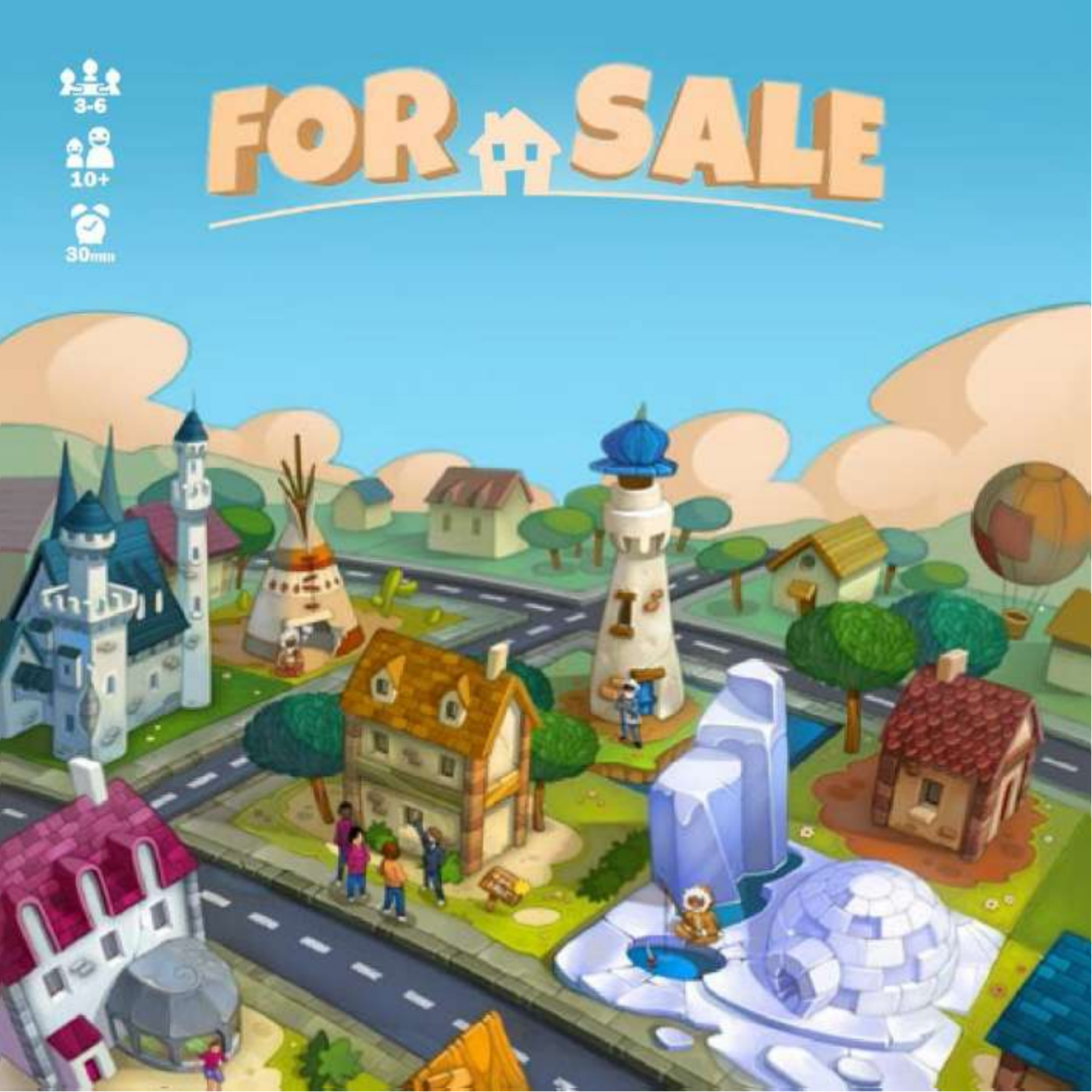# **Buy the best houses at the lowest price, force other players to spend too much then resell your properties to make the most profit!**

# **Content**

30 House cards numbered from 1 to 30.



• 30 Cheque Cards: 14 numbered 2 to 15 (two copies of each), as well as 2 of value 0, marked " Refusé".

# **Aim of the game**

A round of **For Sale** is played in two phases. As a first step, players buy auction houses to form a card hand. In the second step, the players will resell these houses for cheques.

The player who has the most money at the end of the game is declared winner.



· 84 jetons Pièce.

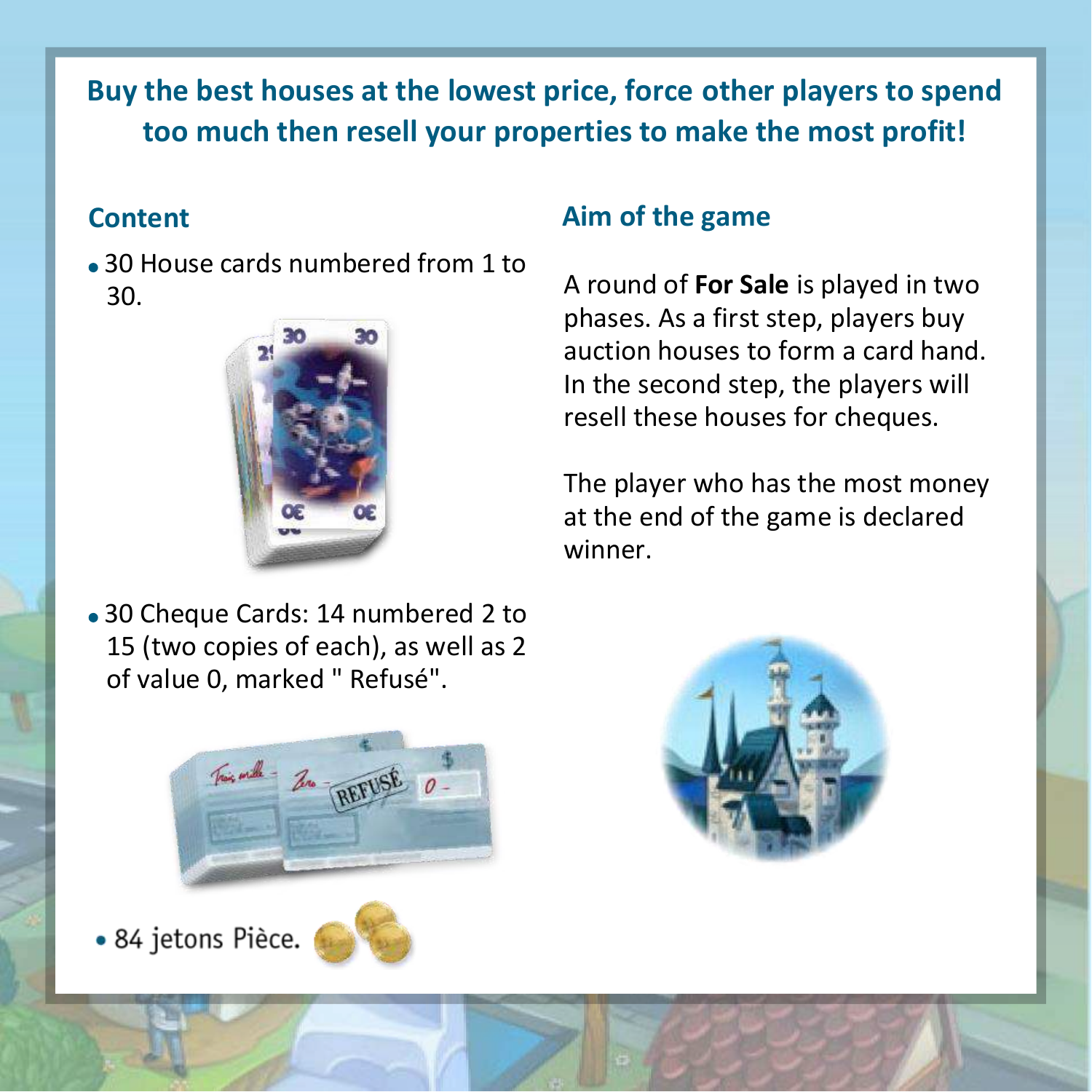# **Setting up**

- Separate the home cards from the cheque cards. Mix the House cards to form the house deck, and do the same with the cheque cards to form the cheque deck.
- For a 4 player game, remove the first two cards from the game without looking at them.
- Each player receives: **3 players**: 28 coins, **4 players**: 21 coins, **5 players**: 16 coins, with **6 players**: 14 coins. *You should keep your coins hidden.*
- The first player is randomly determined.



# **Course of the game**

A round of **For Sale** is divided into two distinct phases. In the first phase, players buy home cards through their coins. In a second time, they sell these cards for cheques.

### **Phase 1: Buying houses.**

This phase consists of several bidding rounds and ends when all the house cards have been sold.

At the beginning of each round, draw as many home cards as players and place them face up in the center of the table. The round ends when all these houses were taken by the players. The players play one after the other in the clockwise direction starting with the first player. In turn, a player has two options: **Bid** Or **Spend**.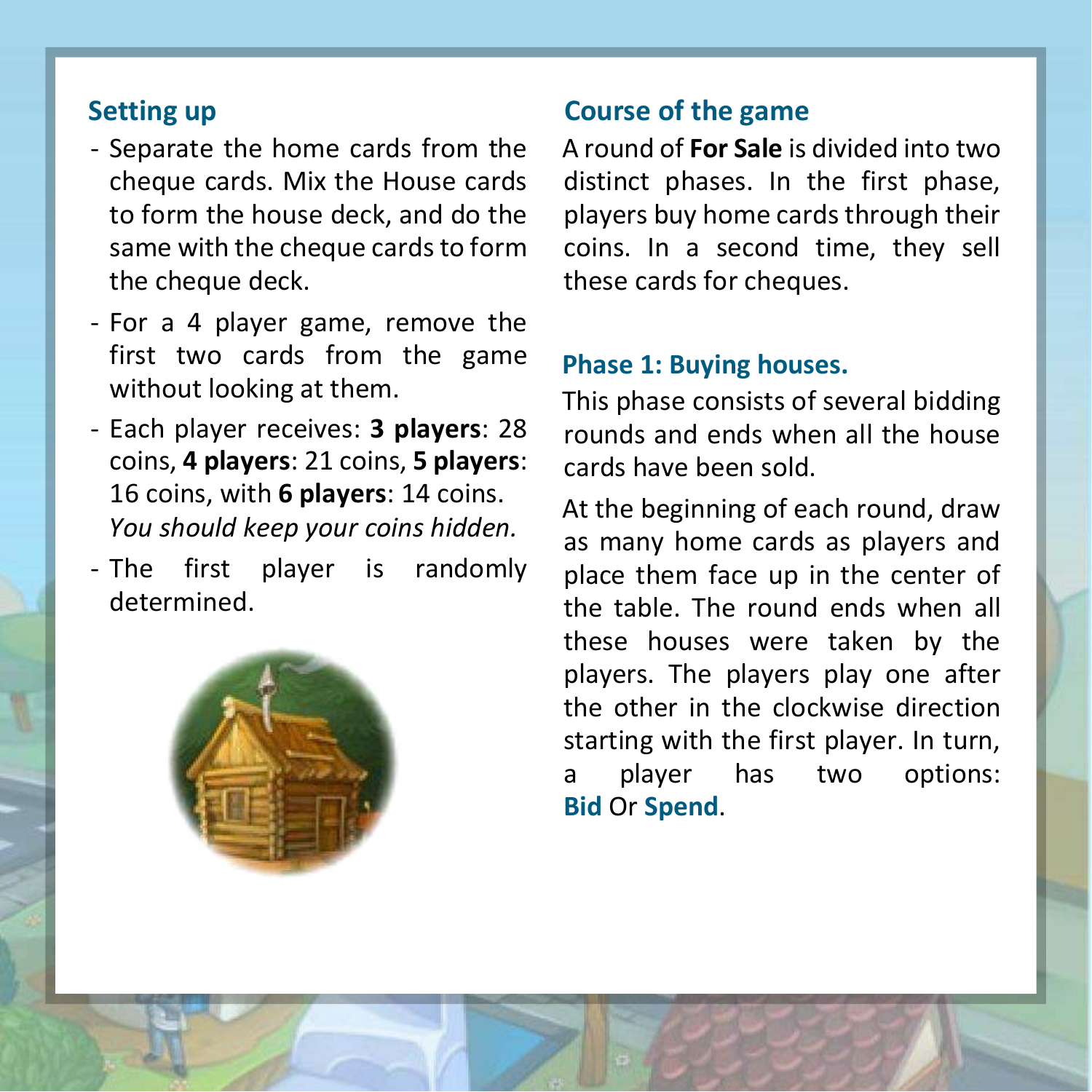# *Example of a purchase round:*

*Theo is the first player in this round because he won the strongest house in the previous round.* 

- *- Theo starts by proposing a 1-piece auction.*
- *- Marianne plays after him and offers a better 2-piece auction.*
- *- Then it was the turn of Guilaine who outbid by offering 3 pieces.*
- *- The round returns to Theo, who did not say his last word and which outbid 4 pieces (adding 3 pieces to his previous bet).*

*Marianne prefers to stop there. She takes 1 of her 2 pieces put into play (the other goes back into the box) and takes home 8 which is the smallest available. Guilaine follows her example: she picks up 2 of her 3 pieces and takes home 20.*

*Theo is the last player in the game, so he spends all of his 4 pieces and takes the last remaining card, the 28*

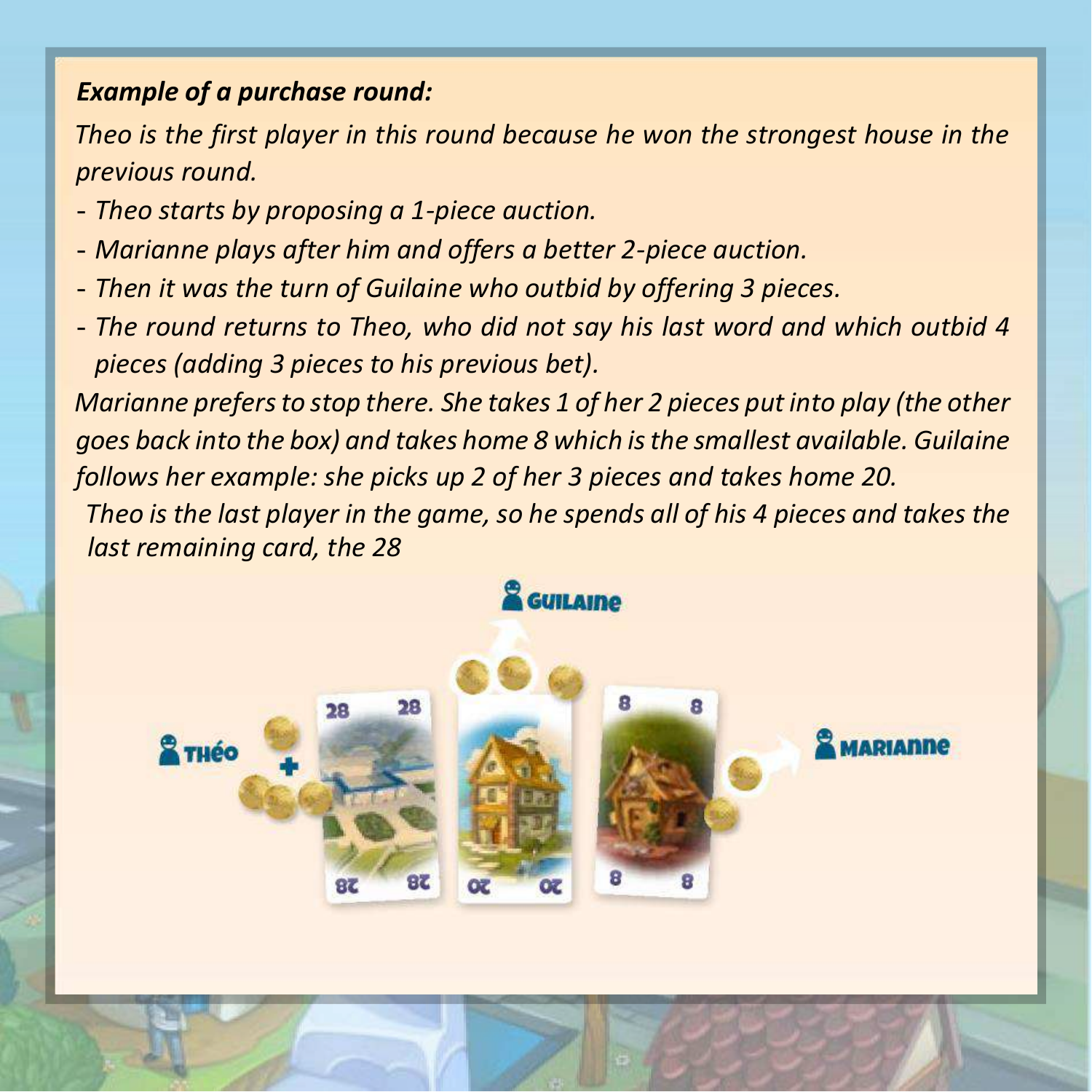### Bid

To bid, a player must place in front of him, visible to all, a certain number of pieces. The first player to bid can make an auction of the value of his choice. The following players must bid higher than the last one announced.

If the turn comes back to a player who has already bid, he can increase the value of his bid or pass.

#### Spend

When a player passes, they pick up the smaller value home card still available at the center of the table and places it in his hand. Then they take back half of the coins they placed in front of them during bidding (rounded up), the remaining coins are removed from the game. A player who passes is no longer playing for the rest of the round. If you do not have any more coins, you are forced to pass.

### **End of the round**

As soon as all but one players have passed, the remaining player must remove all the coins from the game in front of him and take the last card from<br>the center of the table the center of the

Then start a new round. The player who took the biggest card of the previous round becomes the first player of the new round.

When all the cards of the house deck are distributed between the players, the purchase phase ends. Then go to the sales phase.

### **Phase 2: Sale of houses**

During this phase, the players resell the houses acquired during the first phase against cheques.

This phase is also made up of several rounds and ends when all the cheques have been distributed.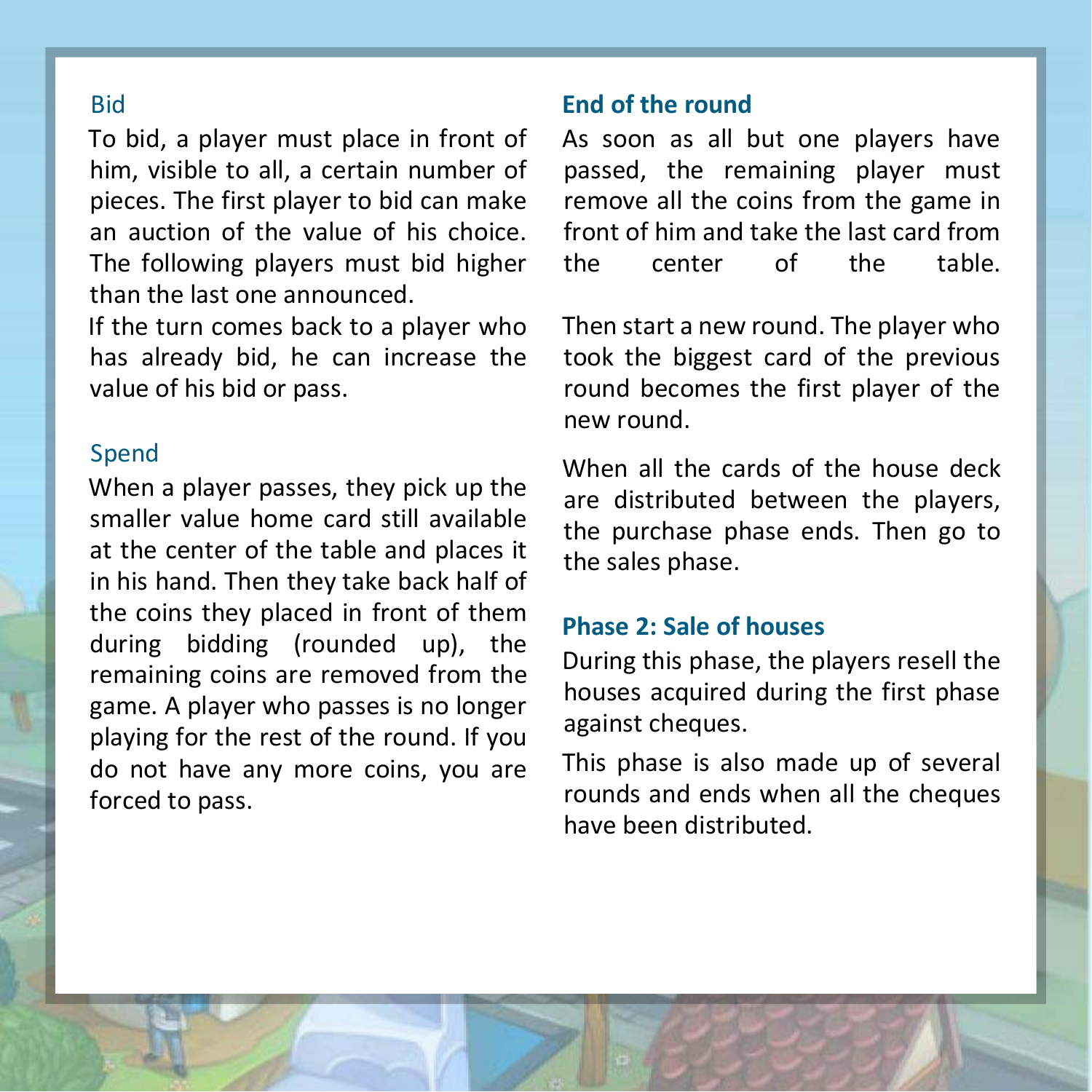# *Example of a sales round:*

*Theo, Guilaine and Marianne simultaneously choose one of their houses in hand and place it face down on the table. Then they all reveal it together: - Theo played the strongest House (the 28), so he takes the cheque of bigger available value: 13,000.*

*- Guilaine comes next with her house 20. She gets the biggest cheque remaining: 12,000.*

*- Marianne played the lowest card (8) and therefore takes the last cheque,* the one at 0

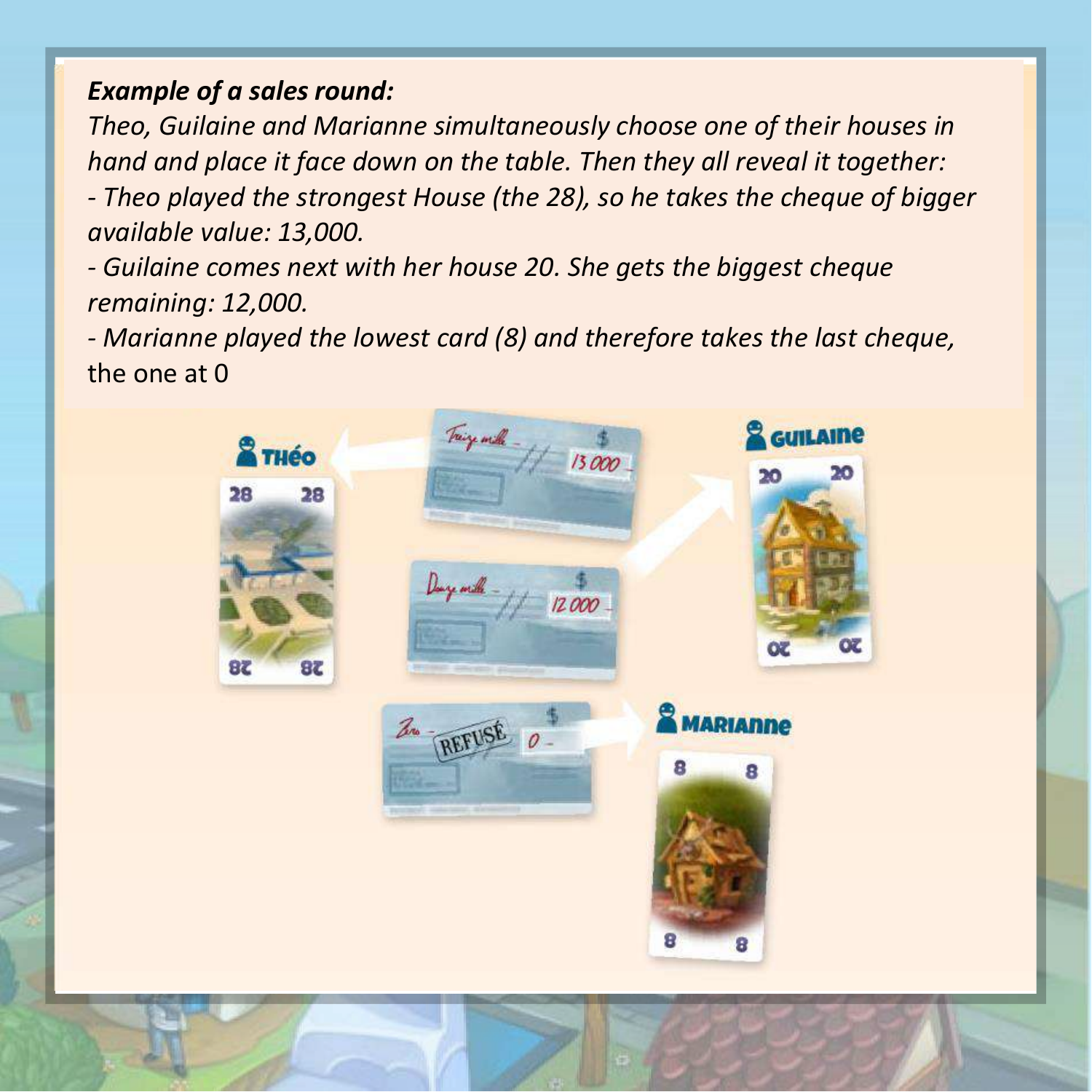At the beginning of each round, draw as many cheque cards as players and place them face up to the center of the table. The round ends when all these cheque have been taken by the players.

The players all play simultaneously: each chooses a house card from his hand and the with face hidden in front of him. When all the players have chosen their card, they all reveal it at the same time.

The player who played the highest value home takes the highest cheque in the center of the table, the next one takes the highest remaining cheque, and so on until all the players have taken a cheque.

When all the cheques in the center of the table have been taken, the round ends. Then start a new round in the same way.

### End of the game

The game ends when all the players have sold their homes and therefore all the cheques have been split between the players.

Each player then adds the value of all his cheques and all the coins he has not spent during the purchase phase.

The richest player is declared the winner. In the event of a tie, the one to whom the most coins remain is the same. If there is still a tie, victory is shared.



The players keep the cheques they acquired in front of them, hidden, face down. The houses played are removed from the game.